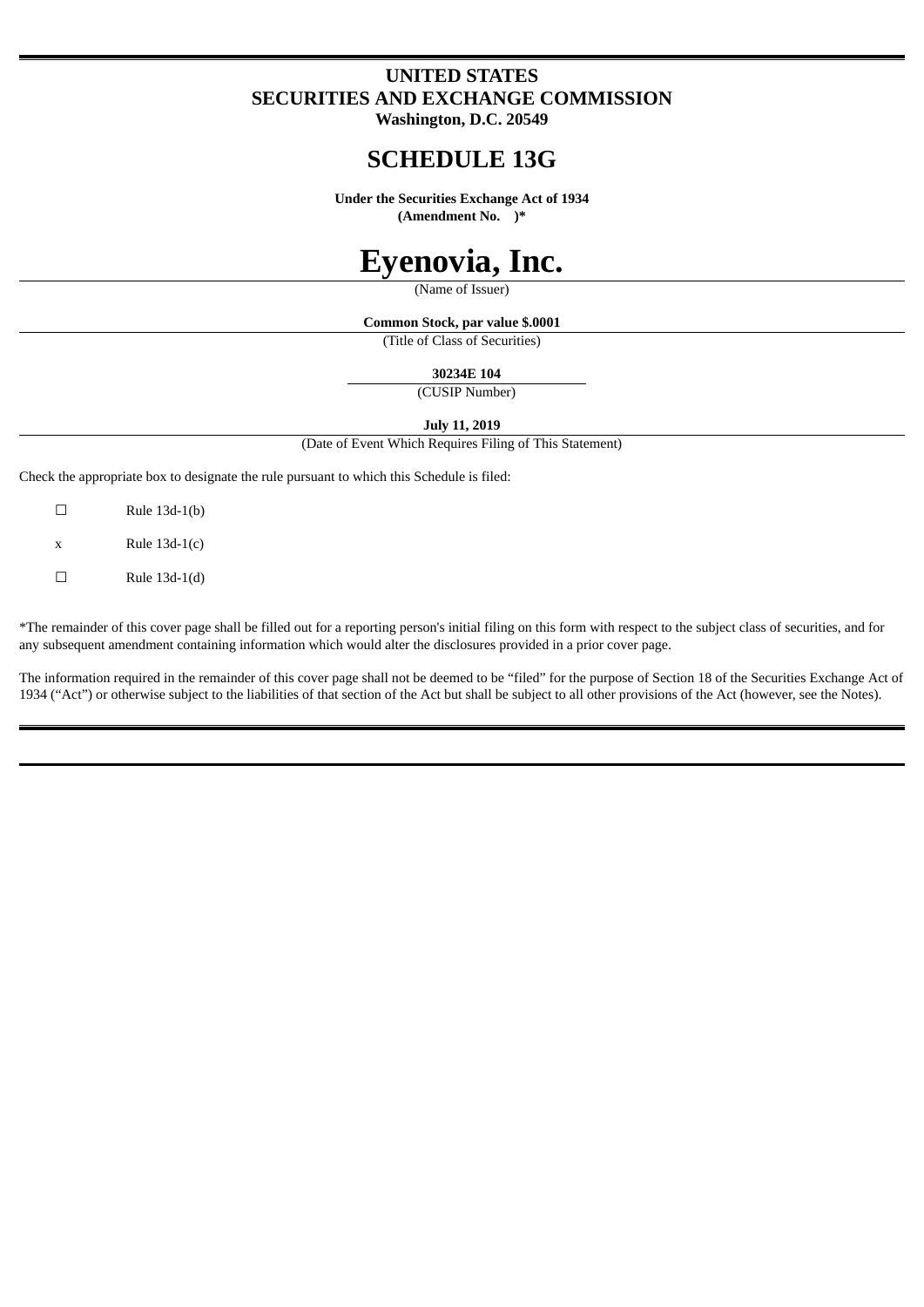|                                                                                                                      |                                                                                                  |   | COOIL 110. 502571 107                       |  |  |  |  |
|----------------------------------------------------------------------------------------------------------------------|--------------------------------------------------------------------------------------------------|---|---------------------------------------------|--|--|--|--|
| $\mathbf{1}$                                                                                                         | <b>NAMES OF REPORTING PERSONS</b><br>I.R.S. IDENTIFICATION NOS. OF ABOVE PERSONS (ENTITIES ONLY) |   |                                             |  |  |  |  |
|                                                                                                                      | Stuart M. Grant                                                                                  |   |                                             |  |  |  |  |
| $\overline{2}$                                                                                                       | CHECK THE APPROPRIATE BOX IF A MEMBER OF A GROUP (see instructions)<br>(a)<br>$\Box$ (d)         |   |                                             |  |  |  |  |
| 3                                                                                                                    | <b>SEC USE ONLY</b>                                                                              |   |                                             |  |  |  |  |
| $\overline{\mathbf{4}}$                                                                                              | CITIZENSHIP OR PLACE OF ORGANIZATION<br><b>United States</b>                                     |   |                                             |  |  |  |  |
| <b>NUMBER OF</b><br><b>SHARES</b><br><b>BENEFICIALLY</b><br><b>OWNED BY</b><br><b>EACH REPORTING</b><br>PERSON WITH: |                                                                                                  | 5 | <b>SOLE VOTING POWER</b><br>2,225,871       |  |  |  |  |
|                                                                                                                      |                                                                                                  | 6 | <b>SHARED VOTING POWER</b>                  |  |  |  |  |
|                                                                                                                      |                                                                                                  | 7 | <b>SOLE DISPOSITIVE POWER</b><br>2,225,871  |  |  |  |  |
|                                                                                                                      |                                                                                                  | 8 | <b>SHARED DISPOSITIVE POWER</b>             |  |  |  |  |
| 9                                                                                                                    | AGGREGATE AMOUNT BENEFICIALLY OWNED BY EACH REPORTING PERSON<br>2,225,871                        |   |                                             |  |  |  |  |
| <b>10</b>                                                                                                            | CHECK BOX IF THE AGGREGATE AMOUNT IN ROW (9) EXCLUDES CERTAIN SHARES (see instructions)          |   |                                             |  |  |  |  |
| 11                                                                                                                   | PERCENT OF CLASS REPRESENTED BY AMOUNT IN ROW (9)<br>13.0%                                       |   |                                             |  |  |  |  |
| 12                                                                                                                   | IN                                                                                               |   | TYPE OF REPORTING PERSON (see instructions) |  |  |  |  |
|                                                                                                                      |                                                                                                  |   |                                             |  |  |  |  |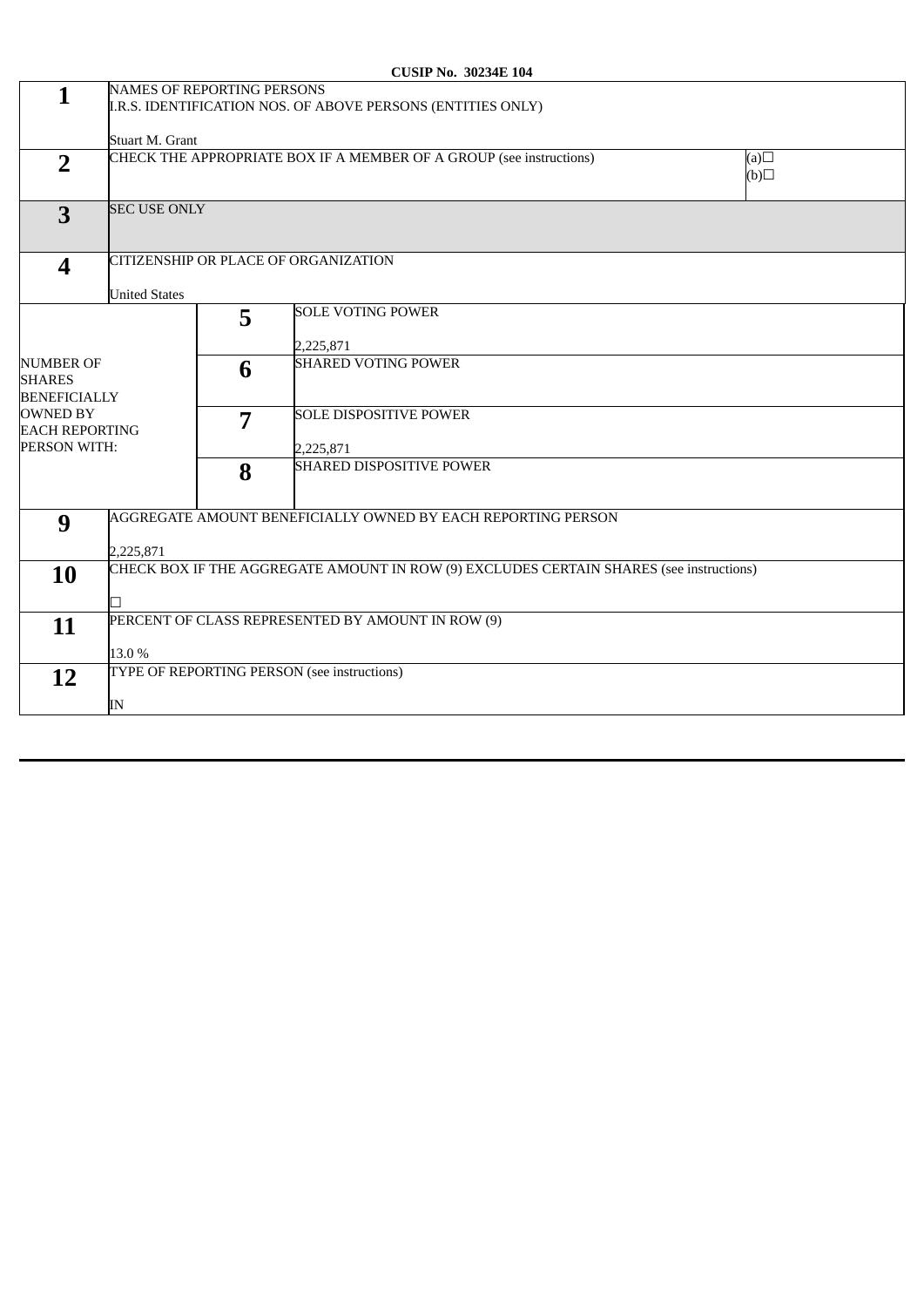| Item $1(a)$ . | Name of Issuer:                                              |  |  |
|---------------|--------------------------------------------------------------|--|--|
|               | Eyenovia, Inc.                                               |  |  |
| Item $1(b)$ . | Address of Issuer's Principal Executive Offices:             |  |  |
|               | 229 Madison Avenue, Suite 2400, New York, NY 10017           |  |  |
| Item $2(a)$ . | Name of Person Filing:                                       |  |  |
|               | Stuart M. Grant                                              |  |  |
| Item $2(b)$ . | Address of Principal Business Office or, if none, Residence: |  |  |
|               | 11 Summit Lane, Greenville, DE 19807                         |  |  |
| Item $2(c)$ . | Citizenship:                                                 |  |  |
|               | <b>USA</b>                                                   |  |  |
| Item $2(d)$ . | Title of Class of Securities:                                |  |  |
|               | Common Stock, par value \$.0001                              |  |  |
| Item $2(e)$ . | <b>CUSIP Number: 30234E 104</b>                              |  |  |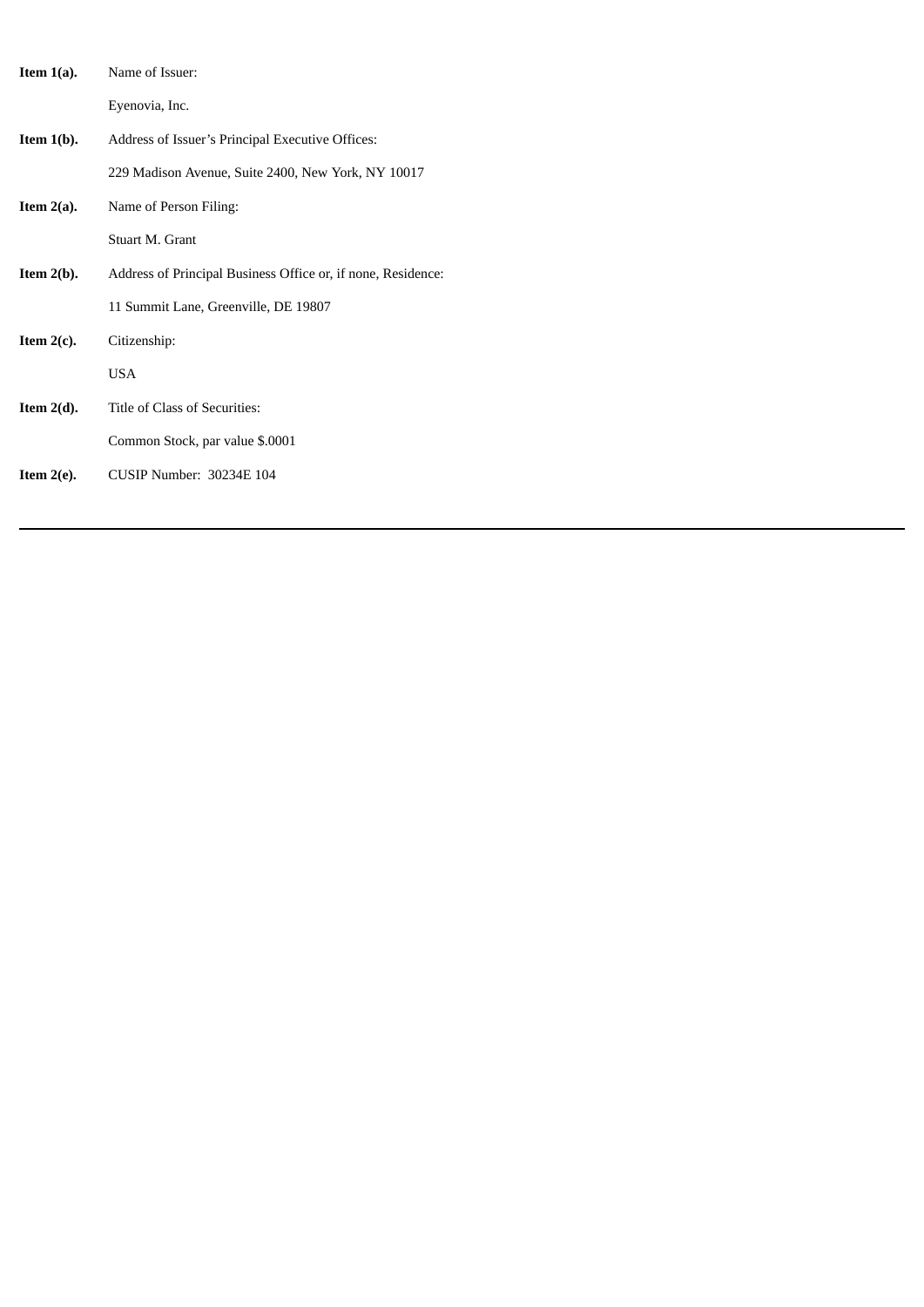#### Item 3. If this Statement is filed pursuant to 240.13d-1(b) or 240.13d-2(b) or (c), check whether the person filing is a:

- (a)  $\Box$  Broker or dealer registered under Section 15 of the Act;
- (b)  $\Box$  Bank as defined in Section 3(a)(6) of the Act;
- (c)  $\Box$  Insurance company as defined in Section 3(a)(19) of the Act;
- (d)  $\Box$  Investment company registered under Section 8 of the Investment Company Act of 1940;
- (e)  $\Box$  An investment adviser in accordance with Rule 13d-1(b)(1)(ii)(E);
- (f)  $\Box$  An employee benefit plan or endowment fund in accordance with Rule 13d-1(b)(1)(ii)(F);
- (g)  $\Box$  A parent holding company or control person in accordance with Rule 13d-1(b)(1)(ii)(G);
- (h)  $\Box$  A savings association as defined in Section 3(b) of the Federal Deposit Insurance Act (12 U.S.C. 1813);
- (i)  $□$  A church plan that is excluded from the definition of an investment company under section  $3(c)(14)$  of the Investment Company Act of 1940;
- (j)  $\Box$  A non-U.S. institution in accordance with Rule 240.13d-1(b)(1)(ii)(J);
- (k)  $\Box$  Group, in accordance with Rule 240.13d-1(b)(1)(ii)(K). If filing as a non-U.S. institution in accordance with Rule 240.13d-1(b)(1)(ii) (J), please specify the type of institution:

#### **Item 4. Ownership.**

Provide the following information regarding the aggregate number and percentage of the class of securities of the issuer identified in Item 1.

| (a) | <b>Amount Beneficially Owned:</b>                                 | 2,225,871 |  |  |  |  |
|-----|-------------------------------------------------------------------|-----------|--|--|--|--|
| (b) | Percent of Class:                                                 | 13.0%     |  |  |  |  |
| (c) | Number of shares as to which such person has:                     |           |  |  |  |  |
|     | sole power to vote or to direct the vote:<br>$\left($ i $\right)$ | 2,225,871 |  |  |  |  |
|     | shared power to vote or to direct the vote:<br>(ii)               |           |  |  |  |  |
|     | sole power to dispose or to direct the disposition of:<br>(iii)   | 2,225,871 |  |  |  |  |
|     | shared power to dispose or to direct the disposition of:<br>(iv)  |           |  |  |  |  |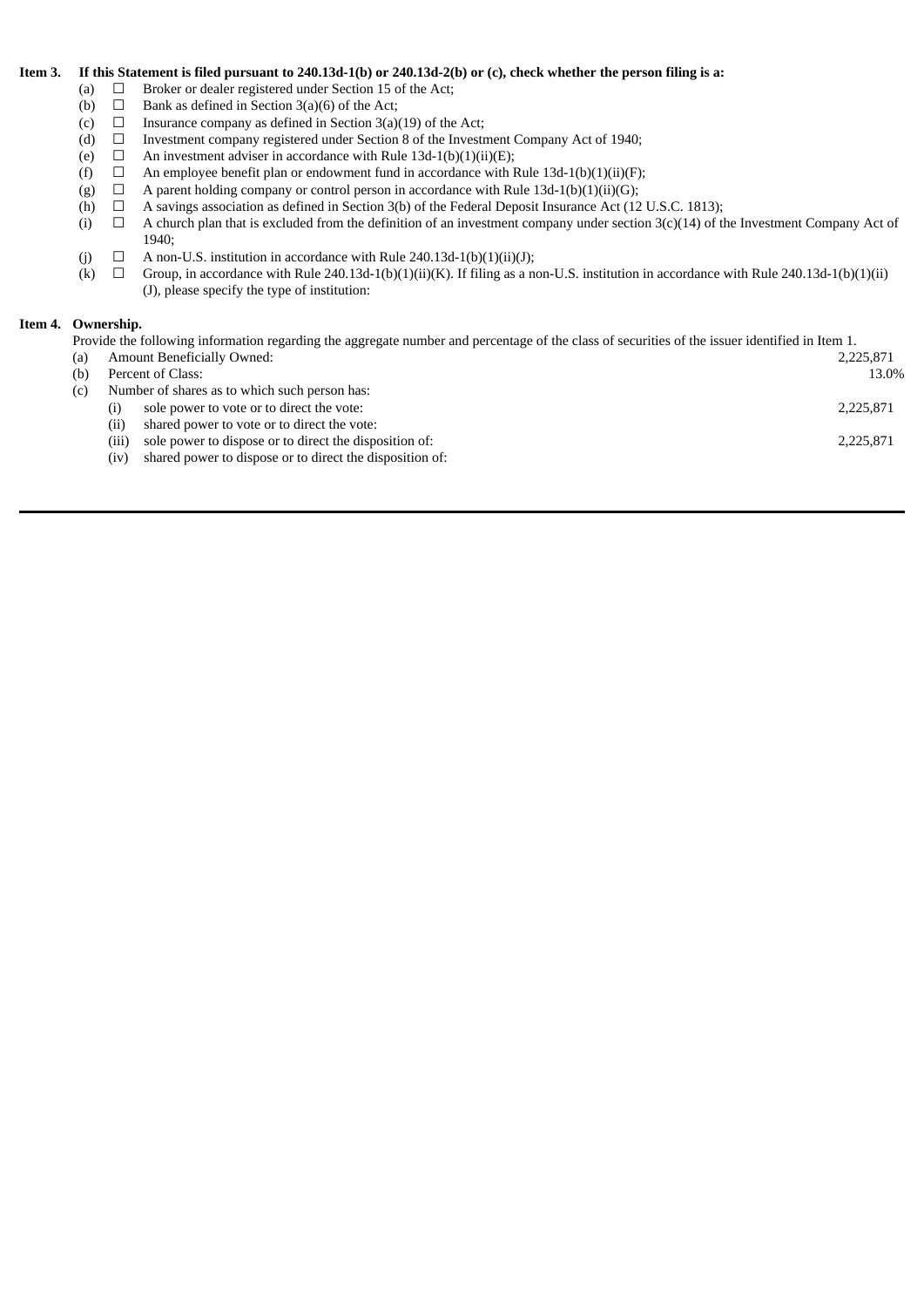#### **Item 5. Ownership of Five Percent or Less of a Class.**

If this statement is being filed to report the fact that as of the date hereof the reporting person has ceased to be the beneficial owner of more than five percent of the class of securities, check the following  $\Box$ .

#### **Item 6. Ownership of More than Five Percent on Behalf of Another Person.**

Not applicable.

Item 7. Identification and Classification of the Subsidiary Which Acquired the Security Being Reported on by the Parent Holding Company.

Not applicable.

**Item 8. Identification and Classification of Members of the Group.**

Not applicable.

**Item 9. Notice of Dissolution of Group.**

Not applicable.

### **Item 10. Certification.**

By signing below I certify that, to the best of my knowledge and belief, the securities referred to above were acquired and are held in the ordinary course of business and were not acquired and are not held for the purpose of and do not have the effect of changing the control of the issuer of the securities and were not acquired and are not held in connection with or as a participant in any transaction having such purpose or effect for the time being.